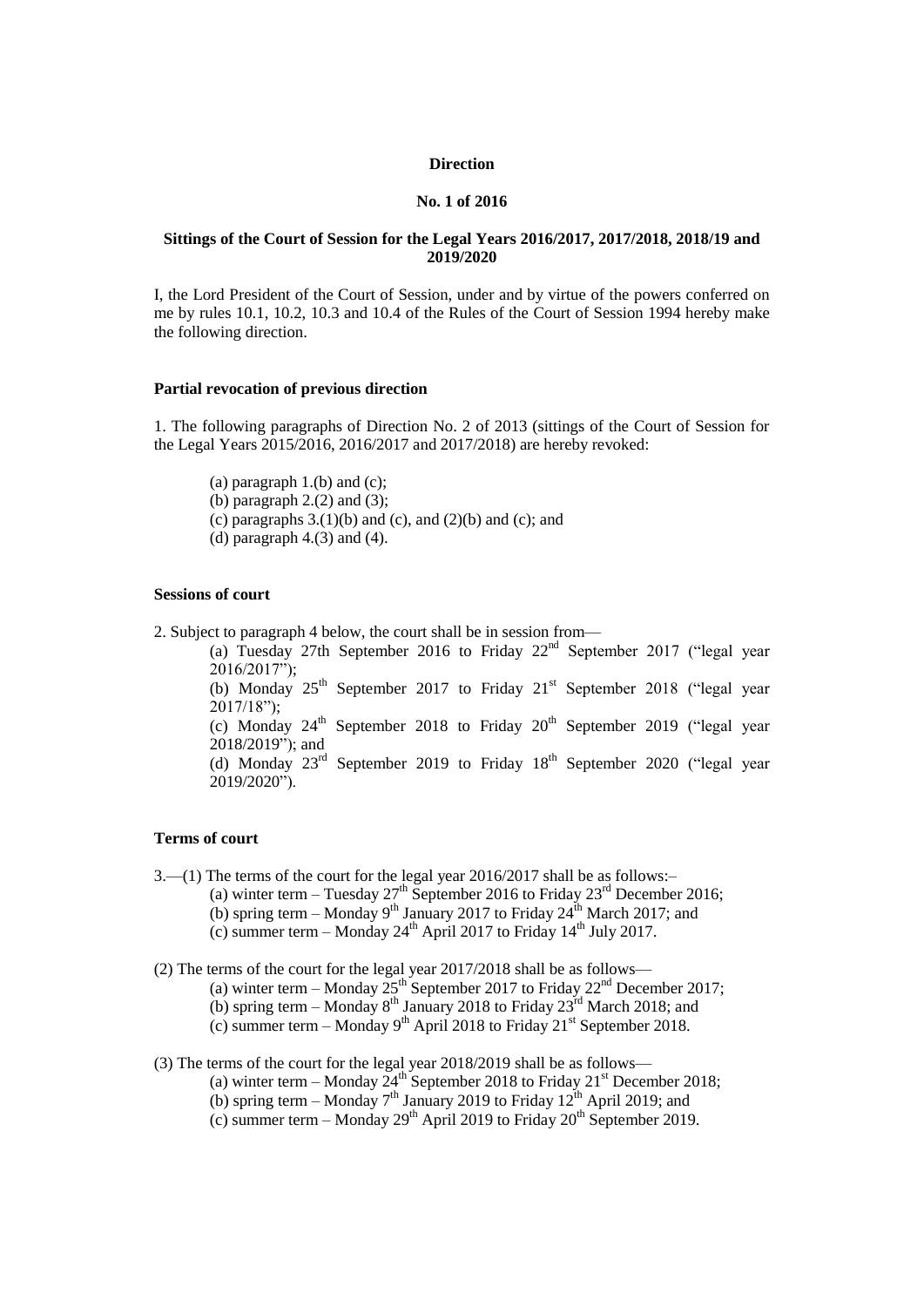- (4) The terms of the court for the legal year 2019/2020 shall be as follows—
	- (a) winter term Monday  $23<sup>rd</sup>$  September 2019 to Friday  $20<sup>th</sup>$  December 2019;
		- (b) spring term Monday  $6<sup>th</sup>$  January 2020 to Friday 3<sup>rd</sup> April 2020; and
		- (c) summer term Monday  $20^{th}$  April 2020 to Friday 18<sup>th</sup> September 2020.

#### **Vacation**

4.—(1) The court shall be in vacation from—

- (a) Saturday  $24^{th}$  December 2016 to Friday  $6^{th}$  January 2017;
- (b) Saturday  $23<sup>rd</sup>$  December 2017 to Friday  $5<sup>th</sup>$  January 2018;
- (c) Saturday  $24^{th}$  March 2018 to Friday  $6^{th}$  April 2018;
- (d) Saturday  $22<sup>nd</sup>$  December 2018 to Friday  $4<sup>th</sup>$  January 2019:
- (e) Saturday  $13<sup>th</sup>$  April 2019 to Friday  $26<sup>th</sup>$  April 2019;
- (f) Saturday  $21^{st}$  December 2019 to Friday  $3^{rd}$  January 2020; and
- (g) Saturday  $4<sup>th</sup>$  April 2020 to Friday  $17<sup>th</sup>$  April 2020.

(2) The sederunt days during the periods mentioned in subparagraph (1) shall be as follows—

- (a) Thursday  $29^{th}$  December 2016 and Thursday  $5^{th}$  January 2017;
- (b) Thursday  $28^{th}$  December 2017 and Thursday  $4^{th}$  January 2018;
- (c) Wednesday 28th March 2018 and Wednesday 4th April 2018;
- (d) Friday  $28^{th}$  December 2018 and Friday  $4^{th}$  January 2019;
- (e) Wednesday  $17<sup>th</sup>$  April 2019 and Wednesday  $24<sup>th</sup>$  April 2019;
- (f) Tuesday  $31^{\text{st}}$  December 2019; and
- $(g)$  Wednesday 8<sup>th</sup> April 2020 and Wednesday 15<sup>th</sup> April 2020.

## **Public holidays**

5.—(1) Subject to rule 10.3(3) and rule 10.5(2) of the Rules of the Court of Session 1994, no Division, Lord Ordinary or Vacation Judge shall sit during the public holidays specified in subparagraphs  $(2)$ ,  $(3)$ ,  $(4)$  and  $(5)$ .

(2) The public holidays for the legal year 2016/2017 shall be as follows:–

Monday 28<sup>th</sup> November 2016 (St. Andrew's Day); the afternoon of Friday  $23<sup>rd</sup>$  December 2016; Monday 26<sup>th</sup> December 2016; Tuesday 27<sup>th</sup> December 2016; Monday 2<sup>nd</sup> January 2017; Tuesday  $3<sup>rd</sup>$  January 2017; Monday  $10^{th}$  April 2017 (Spring Holiday); Friday 14<sup>th</sup> April 2017 (Good Friday); Monday  $17<sup>th</sup>$  April 2017 (Easter Monday); Monday 1<sup>st</sup> May 2017 (May Day Holiday); Monday 22<sup>nd</sup> May 2017 (Victoria Day Holiday); and Monday 18<sup>th</sup> September 2017 (Autumn Holiday).

(3) The public holidays for the legal year 2017/2018 shall be as follows:– Monday  $27<sup>th</sup>$  November 2017 (St. Andrew's Day); the afternoon of Friday 22nd December 2017; Monday  $25<sup>th</sup>$  December 2017; Tuesday 26<sup>th</sup> December 2017; Monday 1<sup>st</sup> January 2018;